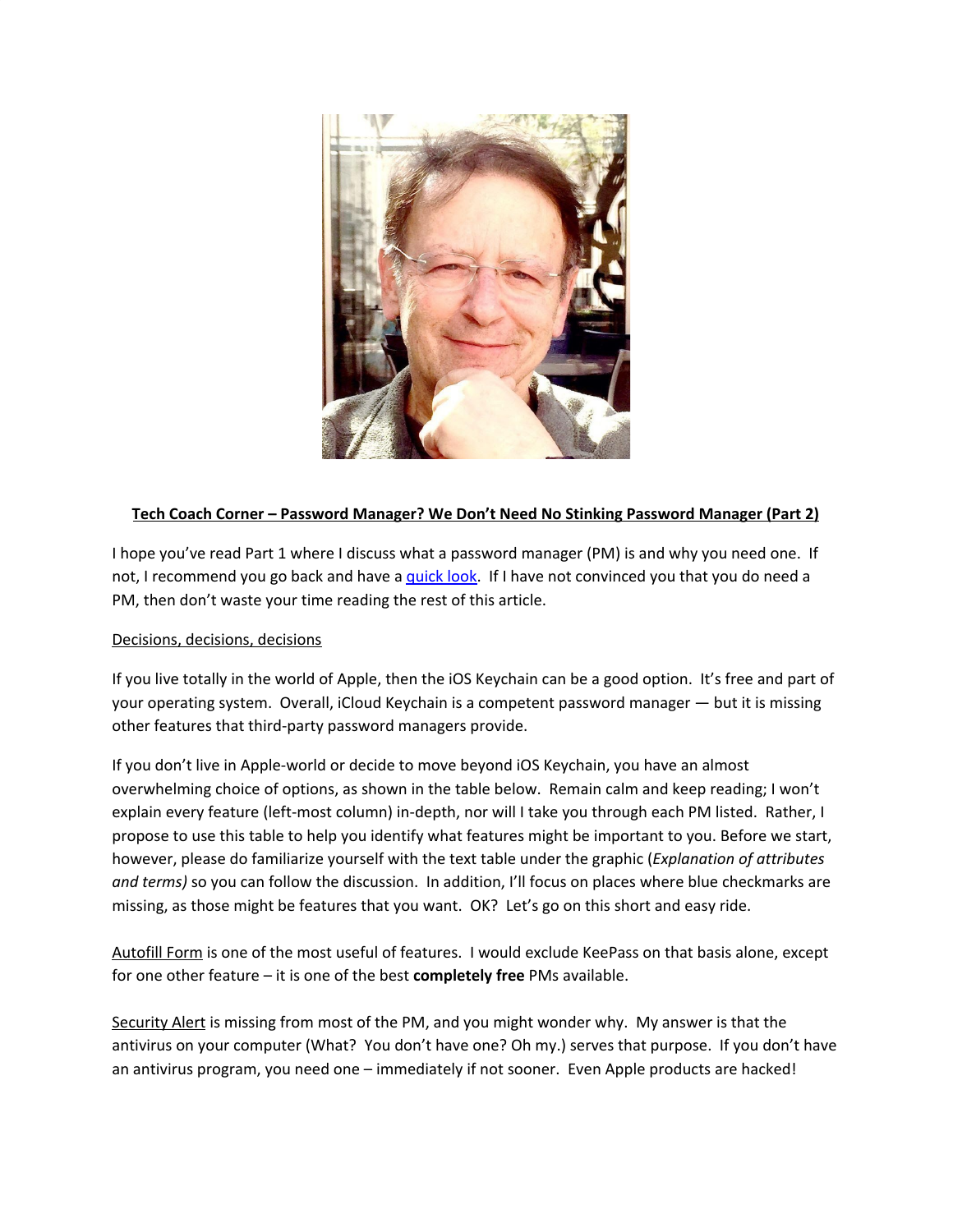Single Sign-On (SSO) is important only in the corporate world; even though my PM has it, I do not use it.

On-Premise and Cloud Based are pretty much mirror images of each other; the former stores your passwords **only locally** (on your device). The disadvantage of this security is that you must remember to load your passwords onto all devices whenever you make a change. Cloud Based means your passwords are accessible wherever you are (I can retrieve mine while traveling in Europe, for example). The downside is risk of the cloud being hacked. I use multiple devices, and for me the security of on-premise isn't worthwhile.

Assuming I've covered the features that are important to you, how do you choose among these riches? Cost is always a good way – most commentators agree that **Lastpass** is the best of the freebies. Here's why: most other free PMs limit you to a single device if you don't pay up. While some of the others in the table have a free option, they will generally limit you to a single device unless you pay up. [LastPass](https://www.cnet.com/news/this-is-the-best-free-password-manager/) stands out as the best free PM by giving you the ability to store passwords, user login info and credentials, and synchronize all of it wherever you want -- across desktop and mobile devices and browsers. Paying will get you some additional features, but they aren't critical. If you want to go beyond free, then it will come down to cost. While most of the PM companies will provide a free trial version, those versions might not have all the features and will expire after a defined period. This isn't like buying a car, where a test drive is necessary. You are best off picking one and sticking with it. RoboForm is among the oldest of the PMs, probably has the largest user base, and is among the least expensive (\$1.98 to \$3.98 per month – single vs. family plan). Prices for others are higher, although none exceed \$5.00 per month currently). I've been using it for more than 15 years and it provides me everything I need, and more. (Disclaimer: I do not work for the company nor am I paid to recommend it.) It doesn't have the prettiest interface (that award probably goes to Dashlane), and a peculiar downside is that it has more features than you will ever use), but it has excellent online help and good customer service.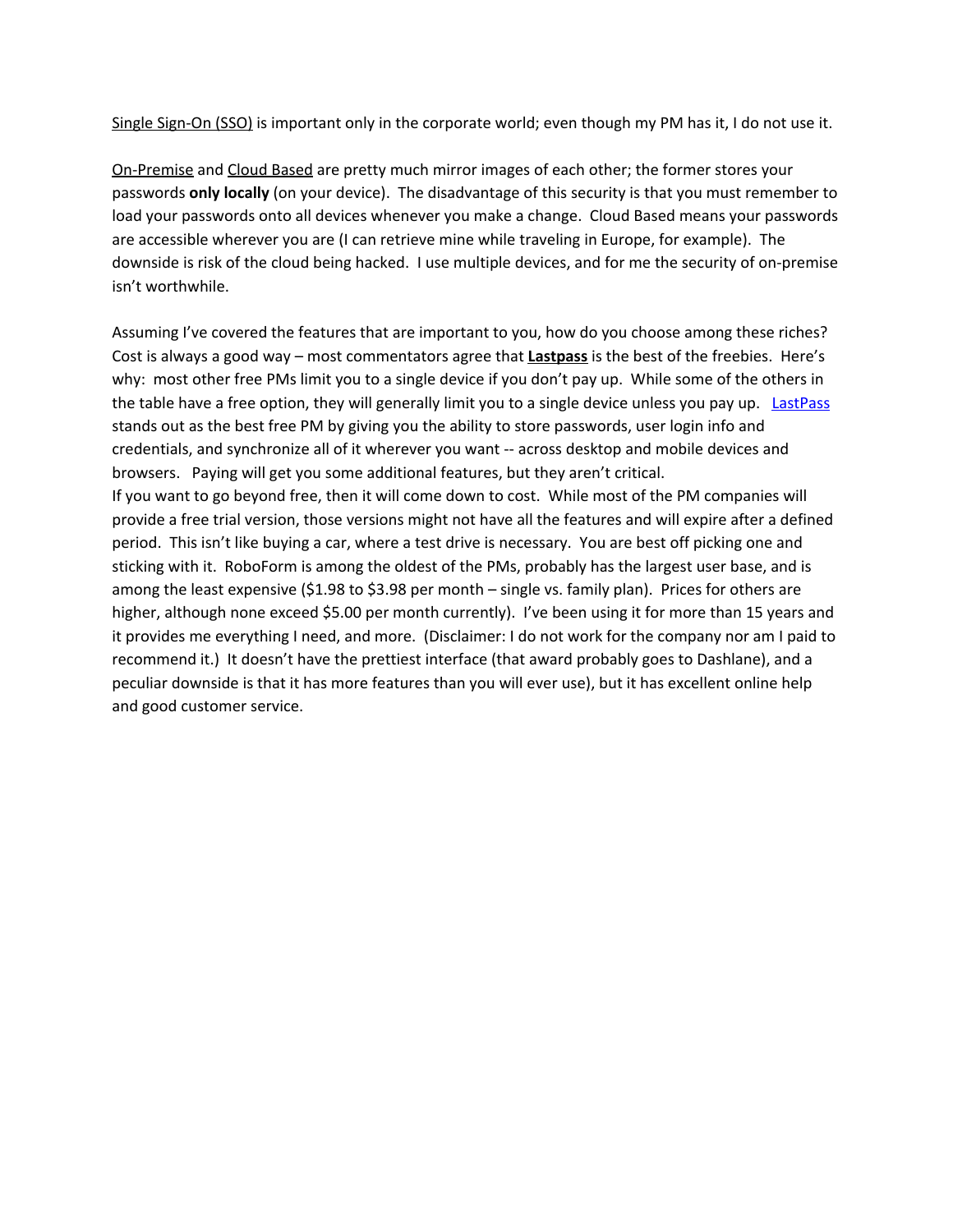|                              | ō<br>Lastpass            | KeePass                  | 1Password                  | Dashlane | Passwordstate | Keeper        | $\mathcal{R}$<br>Sticky<br>Password | Devolutions<br>Password Server | $\bullet$<br>RoboForm    |
|------------------------------|--------------------------|--------------------------|----------------------------|----------|---------------|---------------|-------------------------------------|--------------------------------|--------------------------|
| Offline Mode                 | √                        |                          |                            | J        |               | $\mathcal{L}$ | $\overline{\phantom{a}}$            |                                |                          |
| Two-Factor<br>Authentication | $\mathcal{L}$            |                          | $\boldsymbol{\mathcal{J}}$ | J        | ä             | $\sqrt{}$     | پ                                   |                                | $\sqrt{}$                |
| Browser<br>Integration       | J                        | $\overline{\mathcal{L}}$ | J                          | J        | J             | J             | J                                   | J                              | J                        |
| Autofill Forms               | $\mathcal{L}$            | s                        | $\sqrt{}$                  | J        |               |               | مہ                                  |                                | $\mathcal{L}$            |
| Password<br>Generator        |                          |                          | J                          | J        | J             | √             | J                                   |                                | $\overline{\mathcal{L}}$ |
| Security Alert               | ×                        |                          | $\checkmark$               | ر        | S.            | À             | u                                   |                                | J                        |
| Portable<br>Application      |                          |                          | ₩                          | J        | w             | J             | J                                   | u                              | w                        |
| Mobile<br>Application        | ۰                        |                          |                            |          |               |               | مە                                  | w                              | J                        |
| Security Audits              | J                        | ୰                        | ┙                          | J        |               | √             | u                                   |                                | J                        |
| Import<br>Passwords          | ر                        |                          | J                          |          |               | J             |                                     |                                | ✔                        |
| Export<br>Password           |                          |                          | گە                         | J        |               | ر             | محا                                 |                                | J                        |
| Single Sign-On<br>(SSO)      | J                        | J                        | ×,                         | Á        | u             | $\checkmark$  |                                     |                                | گ                        |
| Password<br>Sharing          |                          |                          | ما                         |          |               | J             | J                                   |                                | J                        |
| Integrated<br>Database       | $\overline{\mathcal{L}}$ | Í                        | $\boldsymbol{J}$           |          |               |               | s                                   |                                | ر                        |
| On-Premise                   | A                        |                          | J                          | Á        |               | J             | J                                   |                                | S.                       |
| Cloud Based                  | J                        |                          |                            |          | S)            |               |                                     |                                |                          |

Source: <https://blog.devolutions.net/2019/01/updated-2019-most-popular-password-managers-compared>